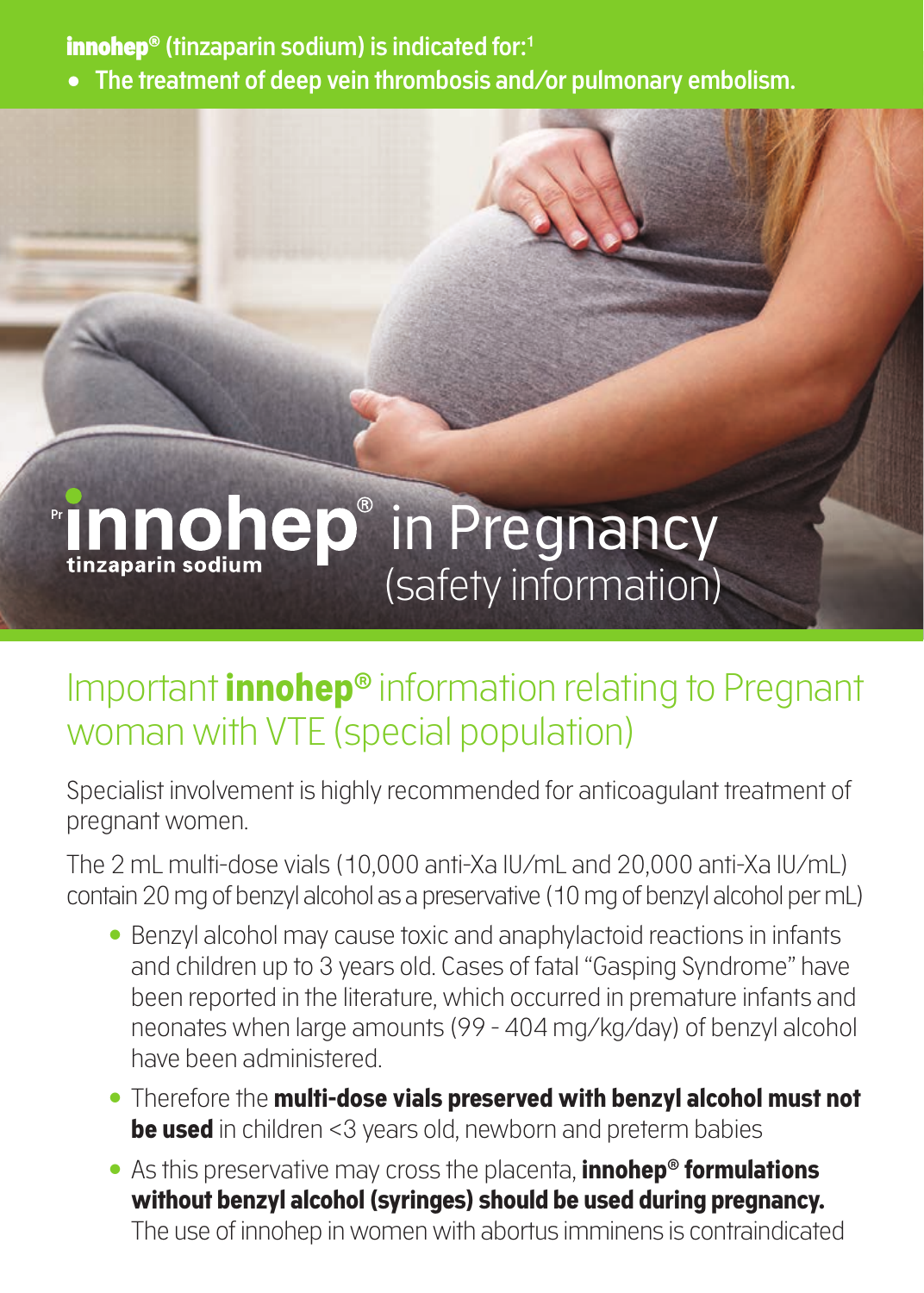### Important **innohep®** information relating to Pregnant woman with VTE (special population) *continued…*

- **innohep®** does not cross the placenta. Can be used during all trimesters of pregnancy if clinically needed
- *Teratogenic effects:* A large amount of data on pregnant women (more than 2,200 pregnancy outcomes) indicate no malformative nor feto/neonatal toxicity of **innohep®**
- Animal studies do not indicate direct or indirect harmful effects with respect to reproductive toxicity
- Pregnant women receiving anticoagulants, including **innohep®**, are at increased risk for bleeding
	- Pregnant women receiving **innohep®** should be carefully monitored
	- Hemorrhage can occur at any site and may lead to death of mother and/or fetus
	- Pregnant women and women of child-bearing potential should be informed of the potential hazard to the fetus and the mother if **innohep®** is administered during pregnancy

### Nursing Women:

• It is not known whether **innohep®** is excreted in human milk. Because many drugs are excreted in human milk, caution should be exercised when **innohep®** is administered to nursing women.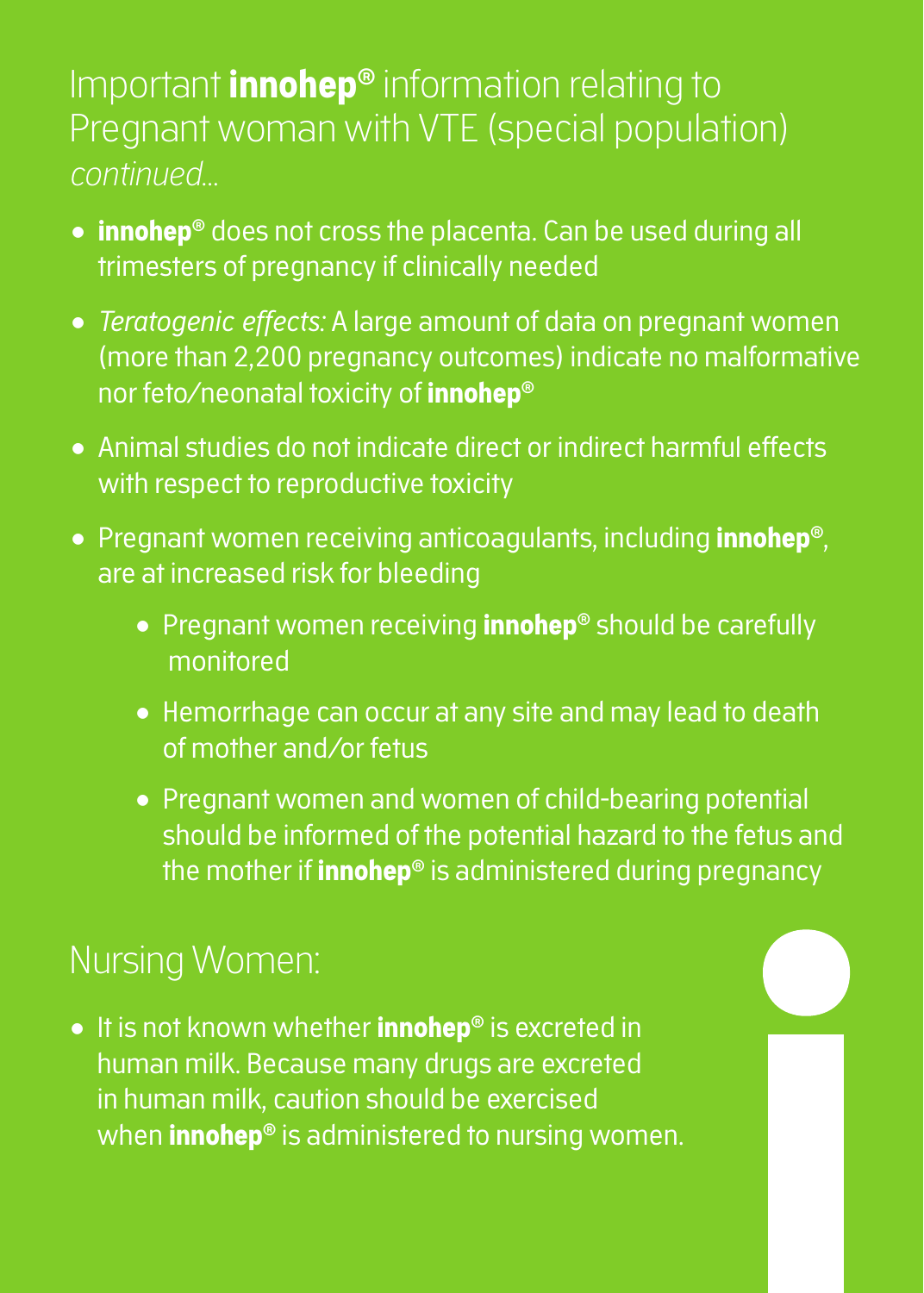## Six (6) prefilled syringe sizes to help you discover the closest **innohep<sup>®</sup>** fit for the treatment of VTE<sup>\*</sup>

|                                                    | <b>Patient body weight</b> |             | <b>DVT/PE Recommended dose:</b><br>175 anti-Xa IU/kg SC<br>once daily <sup>†</sup> |             |
|----------------------------------------------------|----------------------------|-------------|------------------------------------------------------------------------------------|-------------|
|                                                    | (kg)                       | (Ib)        | Dose (IU)                                                                          | Amount (mL) |
| 8,000 anti-Xa<br>IU/0.4mL                          | $31 - 36$                  | $68 - 80$   | 6,000                                                                              | 0.3         |
|                                                    | $37 - 42$                  | $81 - 94$   | 7,000                                                                              | 0.35        |
|                                                    | $43 - 48$                  | $95 - 107$  | 8,000                                                                              | 0.4         |
| 10,000 anti-Xa<br>IU/0.5mL                         | $49 - 53$                  | $108 - 118$ | 9.000                                                                              | 0.45        |
|                                                    | $54 - 59$                  | $119 - 131$ | 10.000                                                                             | 0.5         |
| <b>Bride Collabo</b><br>12,000 anti-Xa<br>IU/0.6mL | $60 - 65$                  | $132 - 144$ | 11.000                                                                             | 0.55        |
|                                                    | $66 - 70$                  | $145 - 155$ | 12,000                                                                             | 0.6         |
| 14.000 anti-Xa<br>IU/0.7mL                         | $71 - 76$                  | $156 - 168$ | 13,000                                                                             | 0.65        |
|                                                    | $77 - 82$                  | $169 - 181$ | 14,000                                                                             | 0.7         |
| 16,000 anti-Xa<br>IU/0.8mL                         | $83 - 88$                  | $182 - 194$ | 15,000                                                                             | 0.75        |
|                                                    | $89 - 93$                  | $195 - 205$ | 16,000                                                                             | 0.8         |
| 18,000 anti-Xa<br>IU/0.9mL                         | $94 - 99$                  | $206 - 218$ | 17,000                                                                             | 0.85        |
|                                                    | $100 - 105$                | $219 - 231$ | 18,000                                                                             | 0.9         |

Each syringe has a 29 gauge (G) needle





### **STORAGE AND STABILITY**

- Should be stored at room temperature (15 to 25°C)
- Should not be refrigerated



SC: Subcutaneous; DVT: Deep vein thrombosis; PE: Pulmonary embolism; VTE: Venous thromboembolism \*Please consult the product monograph for complete dosing and administration information

† The recommended maximum daily dose for innohep® is 18,000 anti-Xa IU/day. Treatment with innohep® should be continued until therapeutic oral anticoagulant effect has been achieved (INR 2.0 to 3.0), usually within 5 days. The average duration of innohep® treatment is 7 days.